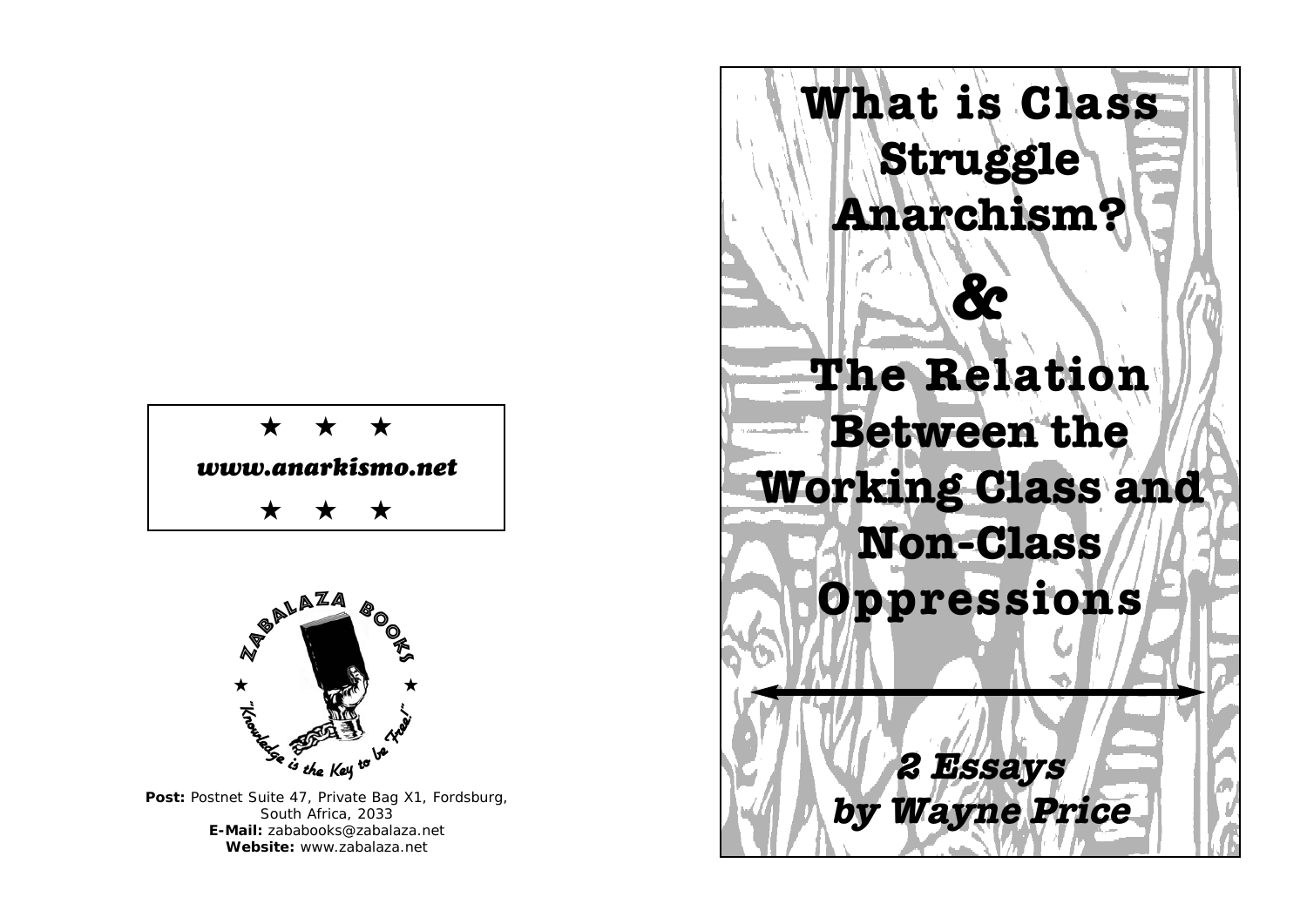**The above 2 texts were specifically written for anarkismo.net and can be found at:**

**www.anarkismo.net/newswire.php?story\_id=6031**

**There you can also view and take part in further discussions on the texts**

**The author can be contacted at drwdprice@aol.com**

## **What is Class Struggle Anarchism?**

### **PART 1: Why the Working Class**

Recently an activist friend, who has been influenced by Michael Albert's *Parecon* program, wrote to me. He asked, "Why should we call ourselves class struggle anarchists instead of feminist-antiracist-green-class struggle anarchists?" In other words, why single out the struggle of the working class? At least his approach includes class conflict as one of the aspects of social struggle. There are many, liberals and radicals, who completely reject class struggle. Many denounce unions (from the right). Hardt and Negri have been influential in replacing the working class theoretically with a concept of the "multitude."

Among anarchists, a great many reject any major role for class struggle by workers. This is true of those who say they reject civilization and industry altogether. Although otherwise disagreeing with such primitivists, it was also true of Murray Bookchin. In his "Listen Marxist!" essay, for example (in *Post-Scarcity Anarchism*, 1986, Montreal: Black Rose Books), he denounced "The Myth of the Proletariat." "The working class [has been] neutralised as 'the agent of revolutionary change'.... The class struggle [has been] co-opted into capitalism." (p. 202) He denied the revolutionary potential of workers, instead focusing on "youth," the "people," or "citizens," who would change society for solely moral reasons.

Rejection of the working class is the real position of almost all Marxist-Leninists (including Communist Parties, Maoists, and orthodox Trotskyists). The Marxist-Leninists pay lip service to Marx's belief in the centrality of working class struggle. Actually they believe that there can be "socialist" revolutions without the working class (as in Eastern Europe, China, Vietnam, and Cuba). And that there can be "socialist" ("post-capitalist" or whatever) societies without working class participation, and, in fact, with the workers being brutally oppressed (as in the Soviet Union, China, etc.). In non-revolutionary conditions, these views lead them toward class collabouration (reformism). Since socialism does not require rousing the workers, in their view, their parties might as well form alliances with capitalists.

Why then do we revolutionary anarchists call ourselves class struggle anar-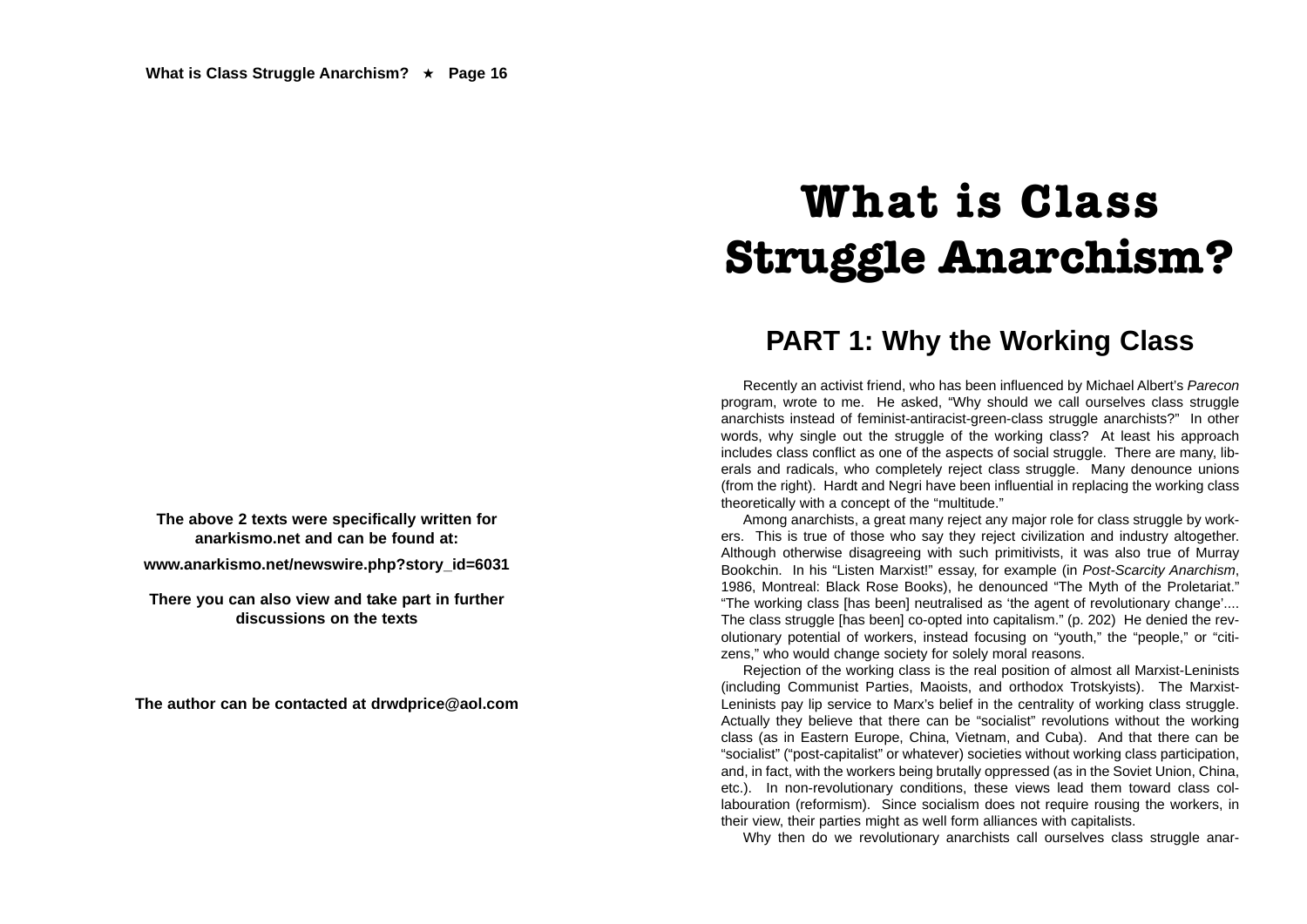chists? My friend offered a partial explanation: It is not controversial on the left to call ourselves feminists or anti-racists. Even liberals do. Some sort of ecological thinking or environmentalism is accepted by almost everyone but the far right. But a belief in a class-against-class perspective is held by only a minority. To be sure, there are many people who are for unions. Right now John Edwards is running for U.S. president on a program of supporting unions and fighting poverty. Yet his program is the opposite of class struggle. It is to get the workers to support his capitalist party.

Similarly, Andy Stern, president of the Service Employees International Union (and far from the worst of union officials), makes coalitions with business. He has written, "Employees and employers need organisations that solve problems, not create them." This is not the same as, "The emancipation of the working classes must be conquered by the working class themselves" (the first clause of the Rules of the First International, written by Marx and loved by revolutionary anarchists). By calling ourselves class struggle anarchists, we make a point about who we are for..., and who we are against.

Class struggle anarchism continues the tradtions of communist anarchism and anarcho-syndicalism, and overlaps with libertarian (autonomist) Marxism, such as council communism. In his overview of current British anarchism, Benjamin Franks writes, "The organisations identified under the heading of 'class struggle anarchism' include those that identify themselves as such, as well as those from autonomist marxist and situationist-inspired traditions." (*Rebel Alliances*, 2006, Edinburgh: AK Press & Dark Star, p. 12) I do not claim to speak for all such organisations, nor am I an official spokesperson for my own federation. Yet I think my views are consistent with the mainstream of class struggle anarchism. I am not going to review all aspects of class struggle anarchism (such as our goal of decentralised, self-managed, socialism). Instead, I will focus on the importance of a working class, classagainst-class, approach.

#### **Class Struggle is Central to Capitalism**

Let us look at the "economic" system of capitalism - without yet considering how it relates to other systems of oppression, such as race or gender (these will be discussed in Part 2). I make no claim that individual workers are better, nobler, or nicer than individual capitalists, or farmers, or college presidents. Individually, workers can be just as mean as anyone else. The issue is the potential social role of the working class.

Workers, as a collectivity, have a special relation to the means of production. The means of production (and distribution, and social services) are owned by a minority, the capitalist class, who are driven to accumulate capital. We workers, lacking land or machines, must sell ourselves to the capitalists, or rather, must sell our ability to work for a time (the commodity labour power). We work until we have produced enough commodities to equal the value of our wages (or salaries). Then we contin-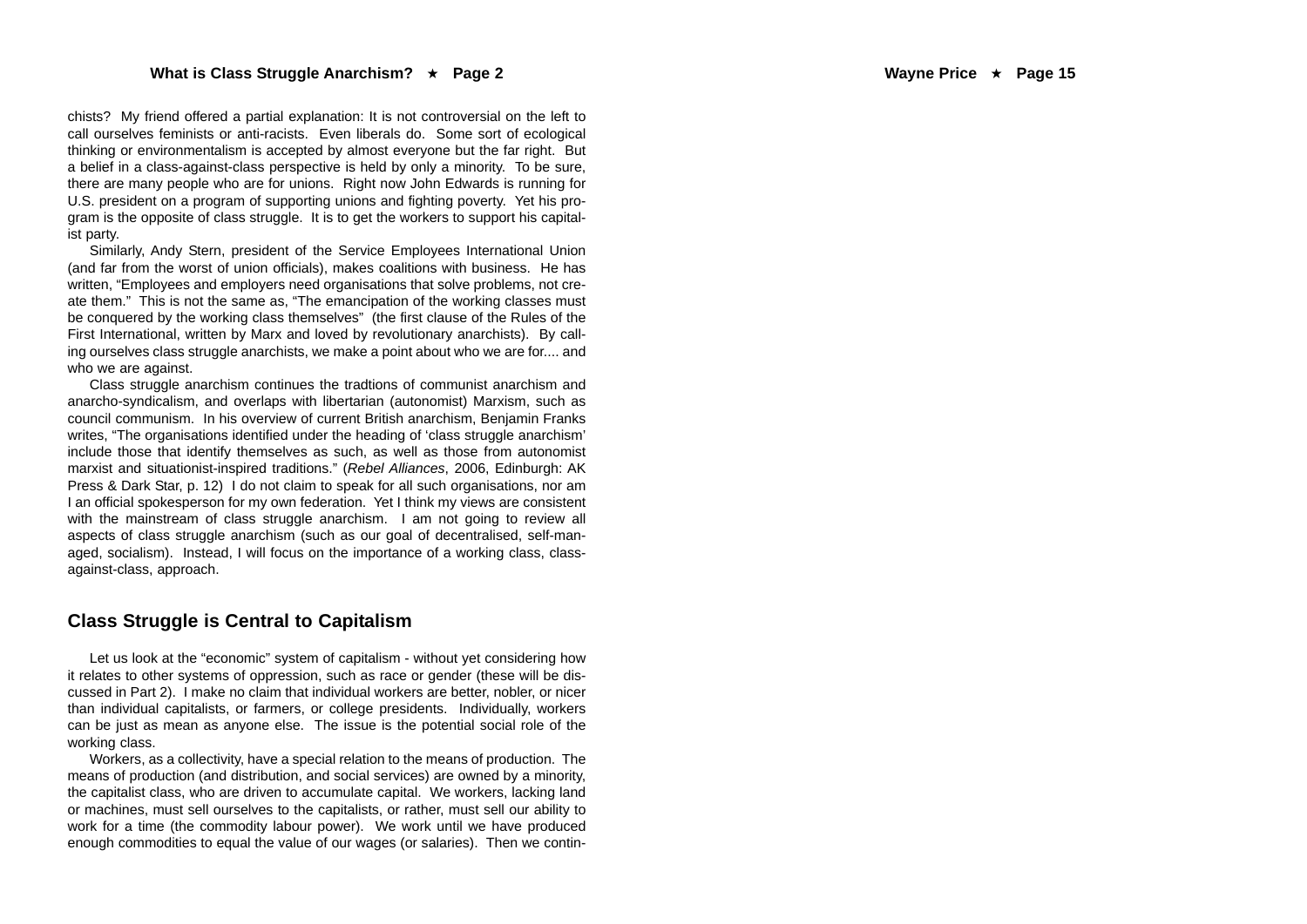ue to work, to produce more commodities, creating extra - surplus - value, which is the basis of the bosses' profits. That is, we are exploited. We are exploited, not only as individuals, but as a collectivity, a whole co-operating mass of people, who are required to work together at the workplace and in society as a whole in order to keep the system going.

Looking at tables of employment, Michael Zweig defines 62 percent of the U.S. labour force as working class (in *The Working Class Majority*, 2000, Ithica, NY: ILR/Cornell Univ. Press). The U.S. Department of Labour, he also notes, classifies 82 percent of private sector, non-farm, employees as non-supervisory employees. "That is why I say, we live in a country with a working class majority." (p. 30) The workers include blue collar and white collar workers, workers "by hand and brain" (and pink collar workers, as much of women's work is called).

The working class, as a CLASS, is broader than immediately employed wage workers. It includes unemployed workers and retired workers. Besides employed women, it includes women homemakers married to male workers, and their children. It is a whole class, counterposed to another class.

(There is also what is usually called the "middle class." This is typically regarded as including better-off workers - white collar and skilled workers - independent professionals, small businesspeople, and the lower levels of management. These middle layers are not really an independent class. Mostly they are part of the two main classes, capitalist and working class, and they usually orient toward one or the other.)

Traditionally, anarchism, like all varieties of socialism, opposed class exploitation, the alienated work which goes with it, and the poverty it creates. Anarchists and Marxists alike aimed at a classless society. Who would create such a society? Morally it is in the interest of all humanity. But surely those who are immediately exploited have a special interest in ending their exploitation. Their experience makes it easier for them to take a moral view. It is wrong to elevate "the people" or "citizens" over the workers in their direct need to end exploitation. This view would mean that those who are not immediately exploited by capitalism have as much reason to fight against exploitation as those who are forced into alienated labour. It regards the capitalist, the police officer, and the manager as just as likely to oppose capitalist exploitation as those who are "under the lash" as they work. This opinion is convenient for those who want to deny the need for a revolution.

In her brilliant defense of a working class perspective, in *The Retreat from Class* (1998, London: Verso), Ellen Meiksens Wood criticizes various "post-Marxists" (but could just as well be criticizing Bookchin): "The implication [of their non-class views - WP] is that the workers are no more affected by capitalist exploitation than are any other human beings who are not themselves the direct objects of exploitation. This also implies that capitalists derive no fundamental advantage from the exploitation of workers, that the workers derive no fundamental disadvantage from their exploitation by capital, that workers would derive no fundamental advantage from ceasing to be exploited, that the condition of being exploited does not entail an 'interest' in the cessation of class exploitation, that the relations between capital and labour have no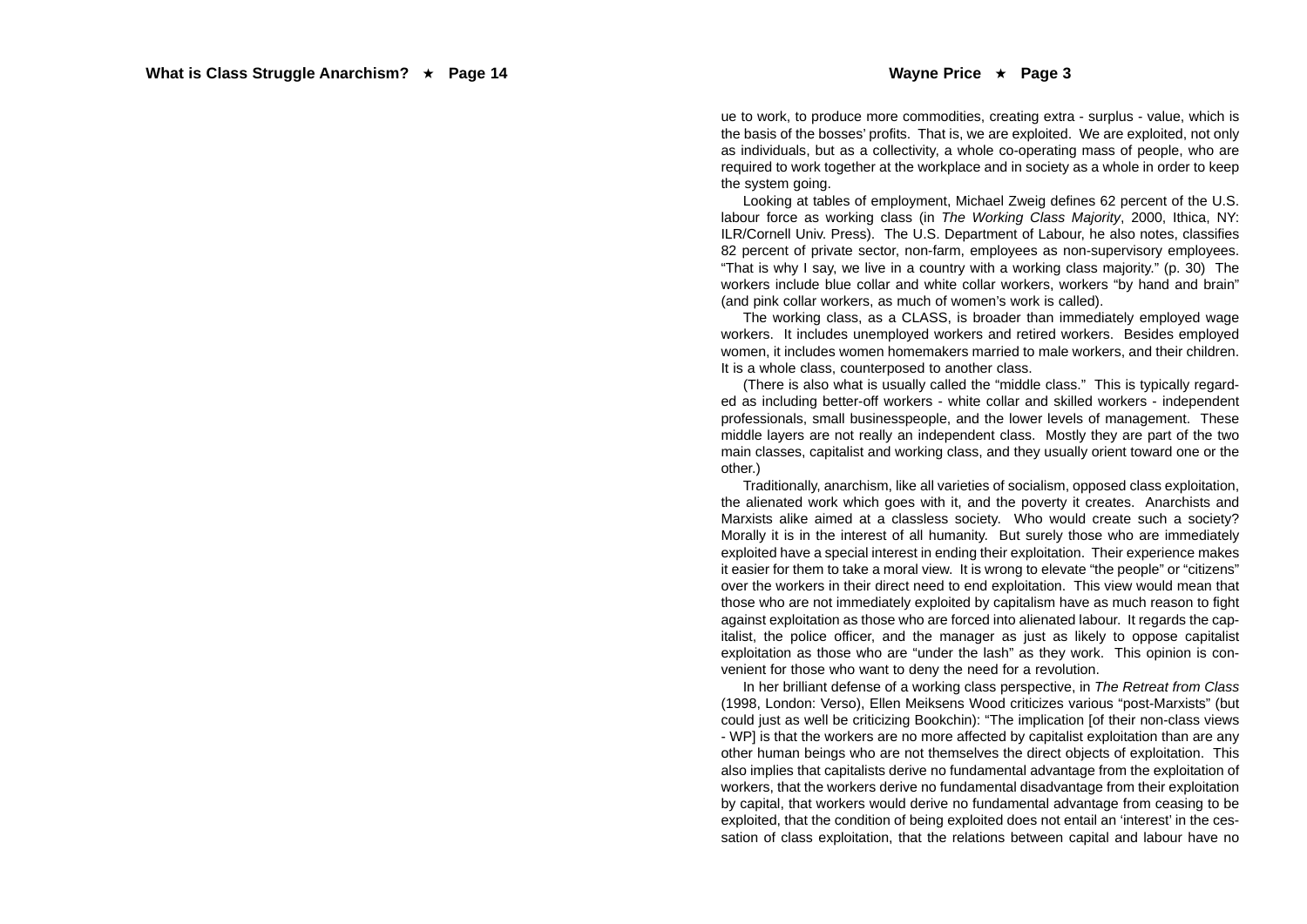fundamental consequences for the whole structure of social and political power, and that the conflicting interests between capital and labour are all in the eye of the beholder.... This makes nonsense out of... the whole history of working class struggles against capital." (p. 61)

It is not inevitable that the workers will become revolutionary (although Marx and Engels can be read as implying this). Better-off workers can be bought-off. Worseoff workers can be demoralised and beaten down. Bookchin argued that the hierarchical nature of the capitalist workplace teaches the workers to accept subordination. Be this as it may, those who are oppressed will resist. It is in the interest of the workers to resist their exploitation. In fact, there is dissatisfaction and constant (if lowlevel) struggle going on in every workplace. This conflict has resulted in revolutionary consciousness for at least a minority. Since the workers (unlike, say, peasants) do not have land or machines of our own, we tend to be collectivist and co-operative in our organising and our programs. And, having our hands on the means of production, transportation, distribution, communication, and service, our class has an enormous (potential) power, which could shake all of society. Again, these are tendencies and potentialities, not inevitabilities.

#### **The Negative Stereotype of the Working Class**

It should not be surprising that most of the left - anarchist and non-anarchist should have anti-working class views. The left is dominated by people from the middle class. Some, such as college students, may be more easily radicalized than most workers, because students do not have the immediate responsibilities of earning a living or supporting a family. But their relative privileges make them more likely to have class prejudices against workers. They may have unconscious elitist assumptions about their "right" to rule. Liberals look to bettering society by rising within the existing centres of power. The more radical are attracted to visions of bureaucratic class rule, with nationalisation and centralised planning, as existed under the state capitalism of the Soviet Union, Maoist China, and Castro's Cuba. Others imagine that they can create a better world by only living in bohemian personal freedom (which is not bad in itself but is not an alternative to building popular movements).

Middle class enemies of the working class argue that U.S. workers are ignorant, racist, sexist, super-patriotic, religiously superstitious, anti-immigrant, and politically passive. This is the negative stereotype. Like most stereotypes, it contains both truth and falsehood. It ignores the fact that the working class includes most People of Color, immigrants, women, etc. It leaves out that workers are generally for universal health care and for other social services, against the Iraqi war, suspicious of big business and politicians, pro-union, anti-fascist, and pro-democracy. To the extent that the negative stereotype is true, it is true of all classes. Workers are not more politically ignorant, racist, etc. than U.S. middle or upper classes.

What is certainly true is that workers (in the U.S. and everywhere else) are not

down, bought off, massacred, lied to, had its worst prejudices appealed to, denied all rights, granted limited democratic rights, sent off in wars, had its unions and parties turned against it, been slandered and counted out by middle class theorists. Yet in this brief time, it has fought more than any other exploited class ever did over millenia. It has built mass organisations, had major and minor strikes, forced the capitalists to grant it democratic rights, and made world-shaking revolutionary uprisings. Is there some guarantee that our class, with its allies among all the oppressed, will destroy capitalism and all oppressions? Will we – "inevitably" - overturn capitalism before capitalism destroys the world with nuclear wars and/or environmental disasters? No, there is no guarantee. This is an issue to be decided in struggle! But neither is there some fatal flaw which guarantees that our class will never triumph. History is far from over.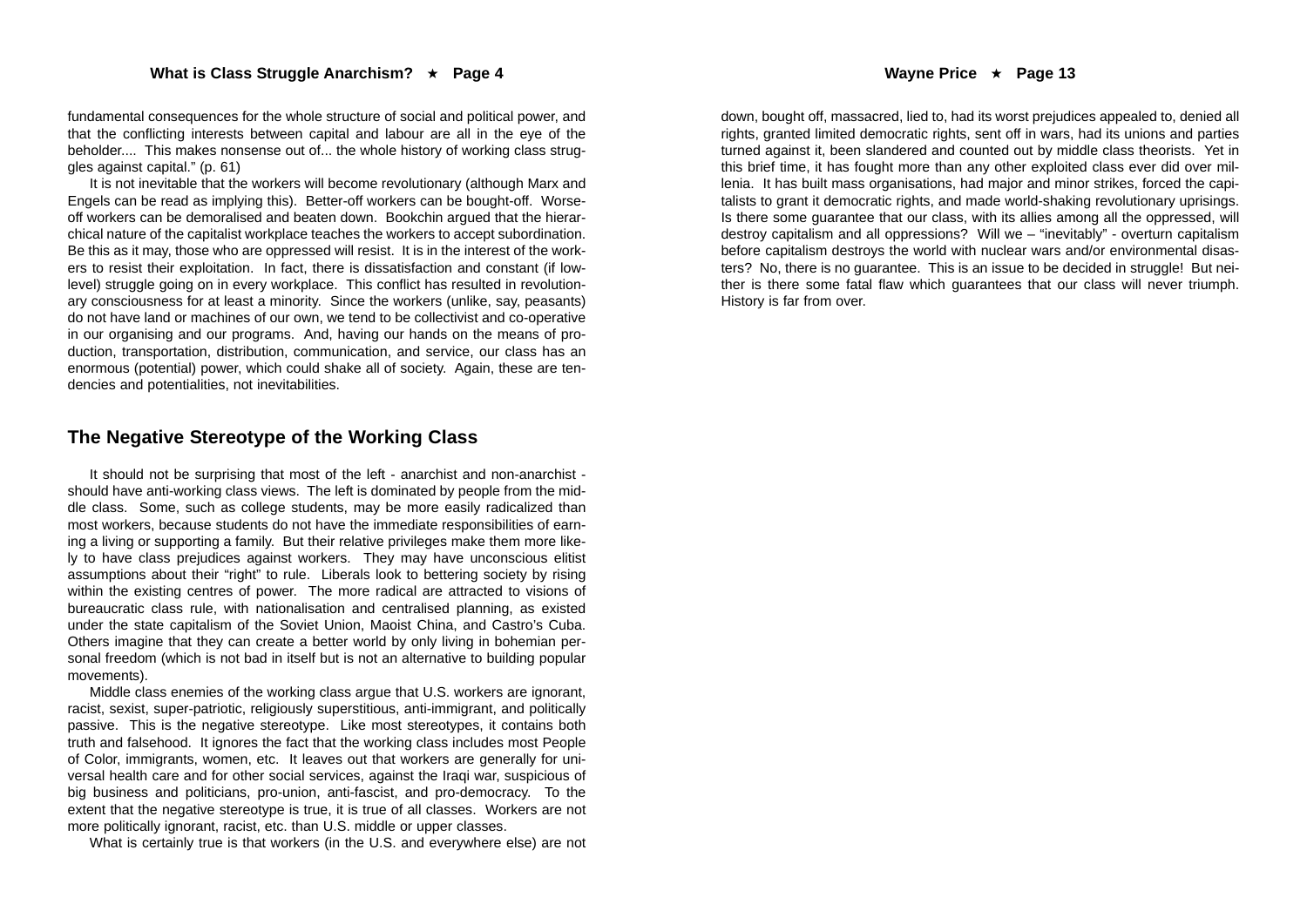their own behalf . In practice, a revolutionary group needs to prioritise its limited energies, but in principle we must oppose every evil effect of this society, and to be on the side of everyone willing to fight for a better world.

These two strategic conclusions do not contradict each other. It is at the intersection of exploitation and non-class oppressions that we find the greatest potential for revolutionary passion - among working class immigrants or working class women, for example. In every workers' struggle, we should look for its effects on women, African-Americans, immigrants, youth, etc. We should use such connections to strengthen the struggle - otherwise they may become sources of splits and weakness. On the other hand, in every non-class movement, we should be looking for the class conflicts. We should oppose the middle class, pro-capitalist, leadership of the women's movement, African-American movement, peace movement, etc. - and also of the unions! Instead, we raise a program which is in the interests of working class women, African-American workers, etc., and which exposes the capitalist causes of war. Capitalism is at the centre of the authoritarian network of oppressions. They all must be abolished.

The *Communist Manifesto* states (and class struggle anarchists would agree), "All previous historical movements were movements of minorities, or in the interest of minorities. The proletarian movement is the self-conscious, independent, movement of the immense majority, in the interests of the immense majority. The proletariat, the lowest stratum of our present society, cannot raise itself up, without the whole super-incumbent strata of official society being sprung into the air." Alternate translation: "The proletariat... cannot stand erect without bursting asunder the whole superstructure of strata that make up official society." (in H. Draper, *The Adventures of the Communist Manifesto*, 1998, Berkeley CA: Centre for Socialist Studies; p. 133)

In other words, the rebellion of the working class, especially those on the very bottom, shakes up everything, raising evey issue of every section of capitalist society. However, Marx and Engels knew that, even in Britain at the time, wage-workers were not a majority, let alone in other countries. (Even today, when we have a working class majority in many countries, the core of the proletariat, industrial workers, remains a minority - if a large one.) They saw the working class as winning allies among the oppressed (even if they did not have a full understanding of all oppressions). Twenty years later, Engels wrote, "The class exclusively dependent on wages all its life is still far from being a majority of the German people. It is, therefore, also compelled to seek allies." (in Draper, 1998; p. 232)

A working class-led revolution is not going to be a seizure of state power by an elite but the conscious self-liberation of the "immense majority": all the oppressed, at the centre of which is the proletariat. And it is only the proletariat - the multi-national, multi-racial, multi-cultured, (etc.,) working class - which can hold together all these rebellious forces, and channel them into a revolution. The existence of a majoritarian proletarian movement is not to be found but must be created through revolutionary practice.

For approximately two centuries our class has fought. It has achieved victories and suffered terrible defeats. This working class of capitalism has been ground

revolutionary anarchists. But this is another way of saying that the population of the U.S. and elsewhere, regardless of class, is not for anarchist revolution. While some parts of the population may be more radical than others, overall we are very, very, far from a pre-revolutionary period in which most people want a big social change.

Unfortunately, there is all too much truth to the negative stereotype of the working class. It is not enough that the workers are no worse than the middle or upper classes. The working class needs to be better than the other classes if we are to create a self-managed society. How will the working class transcend its weaknesses? Only by fighting. In the course of struggle - from shop floor and community issues to revolution - our class learns and improves. Through struggle we educate ourselves. We become capable of a true democracy. There is no other way.

Right now, the minority which is in favour of anarchist revolution should be thinking about long-term strategy: who has an interest in ending capitalist exploitation? who has the potential power to stop all society and change the system? who has a history of fighting against capitalist exploitation? The answers to these strategic questions will lead us to a working class perspective.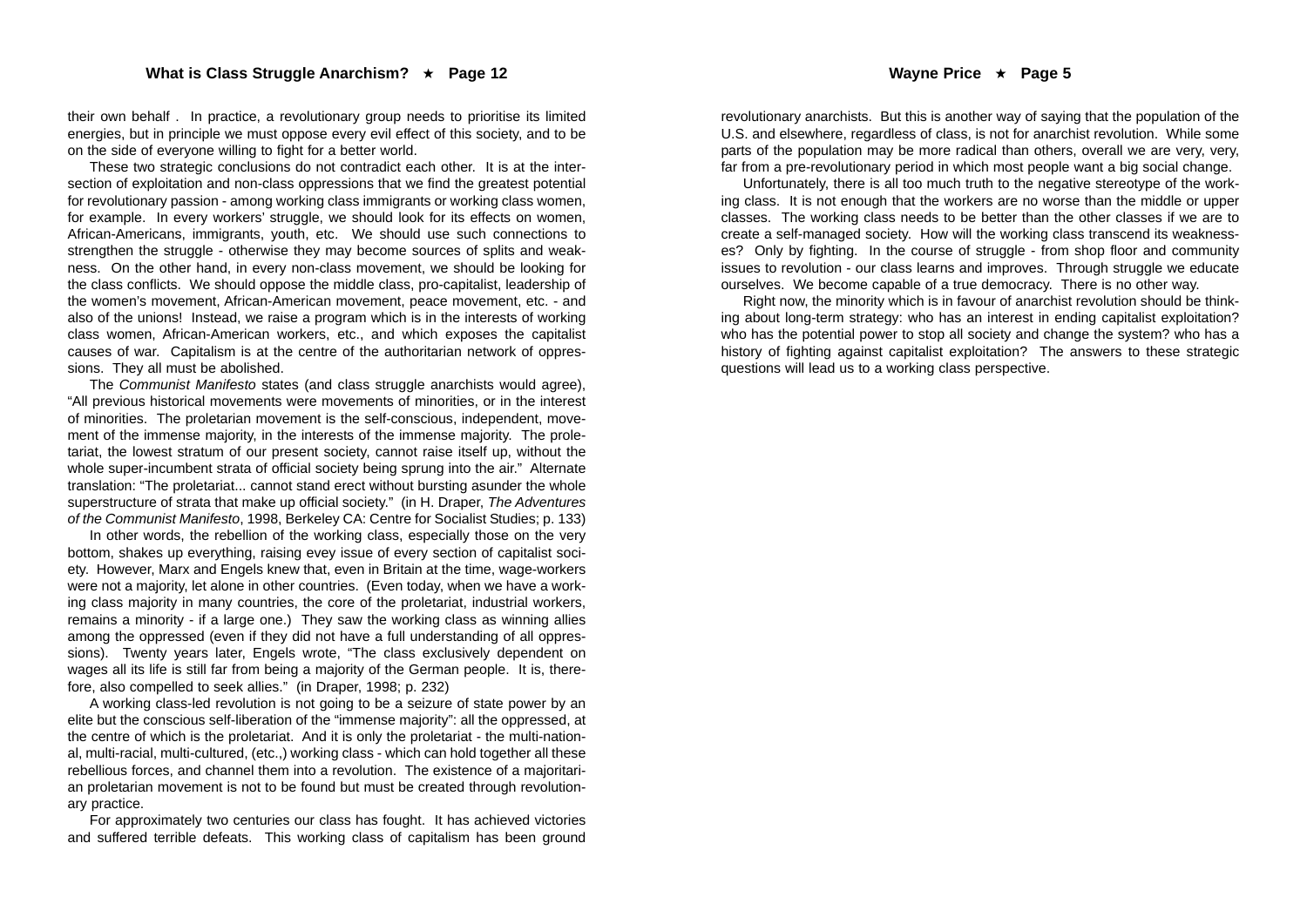# **The Relation Between the Working Class and Non-Class Oppressions**

### **Part 2 of What is Class Struggle Anarchism?**

Why do we call ourselves class struggle anarchists instead of feminist- antiracist-Gay liberationist-green-class struggle anarchists? What is the relationship among class and non-class forms of oppression, such as gender and race? Instead of the base/superstructure metaphor, we should use a model of an overlapping network of oppressions, of which class is at the centre. This leads to strategic conclusions.

As I argued in Part 1, the working class is central to the fight against capitalism. But what is its relation to other sections of the population and their systems of oppression? How does class relate to women and patriarchy; to African-Americans and white supremacy; to "Third World" nations and neo-colonialism; to immigrants and nativism; and to other oppressions, too numerous to name? How does class relate to apparently non-class issues such as war or global warming? I am not discussing the morality of oppression, let alone whether one form of oppression is worse than another (such as anti-Semitism vs. discrimination against the Deaf). All oppression is evil and should be opposed. I want to discuss an analysis of the relations among oppressions and the strategic conclusions which can be drawn from this.

ine).

However, the capitalist class really does run society! This is why it is called the ruling class. (Of course, most business people are white and male.) The capitalists own their businesses and run them (directly or through hired managers). Although only 1 to 5 percent of the population, they control the production of goods and services by which we all live. They determine employment and unemployment for the workers. By their wealth and influence, they control the two political parties. They own and run the mass media, which are the main outlets for news and which shape popular culture. They dominate the government at all levels. Their class rule must be completely overturned if there is to be a better world.

Third is the potential power of the oppressed. As already stated, the struggles of African-Americans in the fifties and sixties shook up all aspects of U.S. life. I should also point to the influence of the Vietnamese, an oppressed nation which resisted U.S. imperialism. Their struggle for national liberation greatly added to this period's shake up of the U.S. (and the world). The women's liberation movement also affected all our culture and politics. The Gay movement was more marginal in size, but its impact was quite large in causing reconsideration of sexual stereotypes. (Women's rights and Gay rights are still major issues in U.S. politics.)

However, the working class is unique among oppressed groups in its possible power. As I said in Part 1, only the workers (as workers) can actually stop this society altogether. And only the working class can start it up again on a new basis. Our class produces the goods; we transport them; we distribute them; we serve the people's needs. We have an enormous potential power. Anyone who has been in a city during a major strike knows how true this is. One successful general strike in a major city would transform U.S. politics. Almost the whole of capitalist politics exists to prevent the working class from being aware of this power and using it.

#### **Strategic Conclusions**

From the above analysis, I draw conclusions on a strategic (not a moral-only) level. The first is that we are right to call ourselves class struggle anarchists. We are right to put class struggle specifically at the centre of our politics. Strategically, the key enemy is the capitalist ruling class and its allies. We seek to mobilise the enormous, unique, power of the working class majority against them.

Second, we revolutionaries should support each and every struggle against oppression, no matter how big or small, whether obviously connected to class or not (although all such issues overlap with class). Besides having its own sources, each system of oppression supports capitalism, and is supported by capitalism. Which is to say that fighting against each oppression undermines capitalism, as fighting against capitalism undermines each oppression.

This system is very powerful and complex. It will take everything we have to overthrow it. We must point to every evil in this society to open people's eyes to the need for revolution. We need every issue which might mobilise people to fight on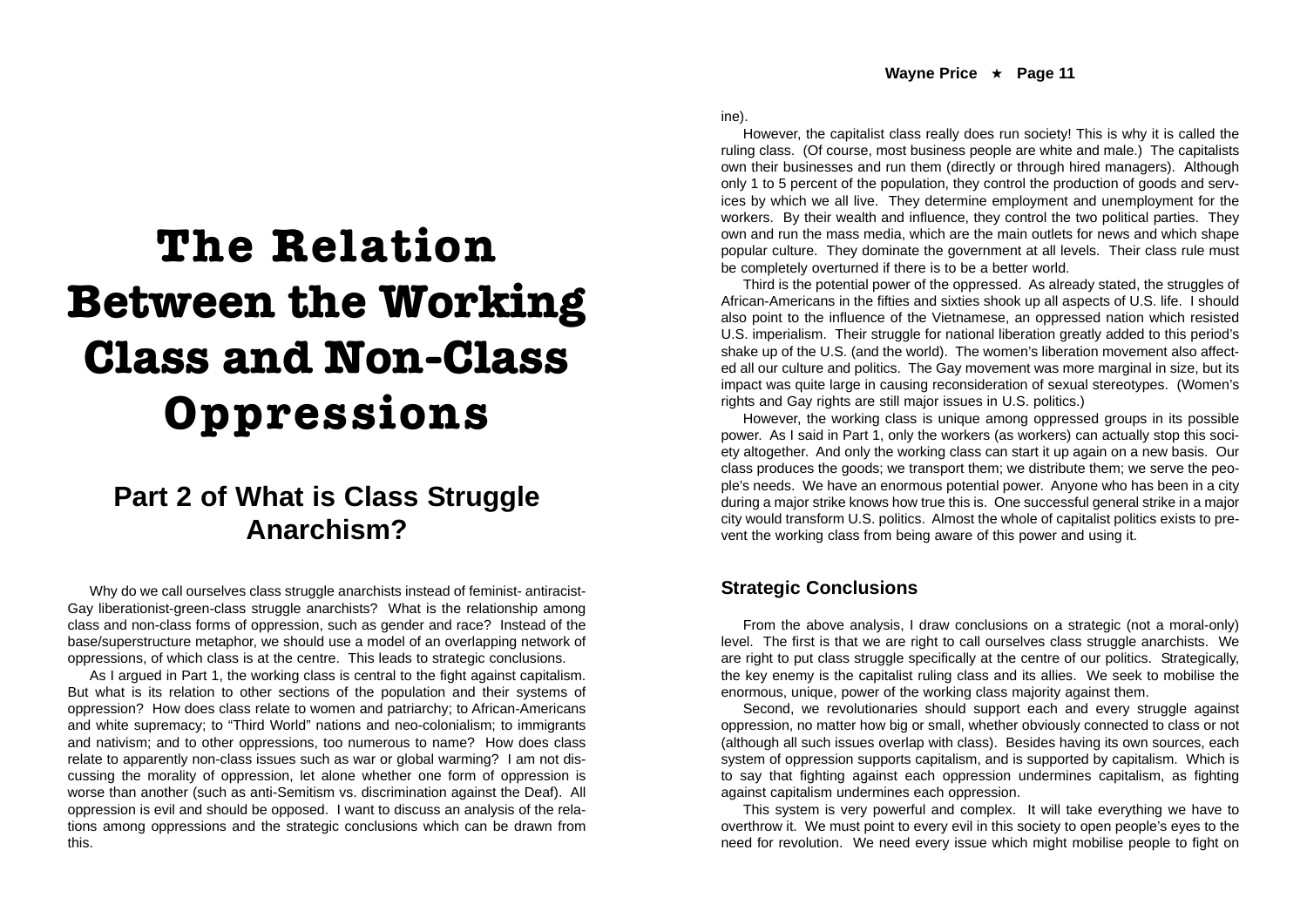will take a total revolution to end.

I could go on to cite many other forms of oppression and to relate them to each other and to the class structure. For example, national oppression is directly related to imperialism, rooted in capitalist class relations. Ecological destruction is related to the drive of capitalism to constantly accumulate capital, treating the natural world as a mine. Homophobia is directly related to the social definitions of gender, rooted in the capitalist family structure and its social psychology. And so on, in complex forms of interaction. The point is that each oppression supports all the others; they all support capitalist exploitation and are supported by it. The fight against each requires a fight against all; the ending of each requires the ending of all. There will be no classless society unless there is also a society with the liberation of women, People of Color, etc.

In his study of trends in anarchism, Benjamin Franks summarizes the view raised here: It "regards capital relations to be dominant in most contexts, but not the sole organising force.... Capitalism interacts with other forms of oppressive practices that may not be wholly reducible to economic activity. Here different subjugated identities are formed.... However, as capitalism is still a significant factor, economic liberation must also be a necessary feature." (*Rebel Alliances*, 2006, Edinburgh: AK Press; p. 181)

#### **The Special Role of Class**

Each form of oppression must be analyzed in its concreteness. For example, the oppression of women does not work the same way as the oppression/exploitation of the working class. Looking at the class system, there are specific aspects which distinguish it from other forms of systemic oppression.

First is the goal. The goal of women's liberation is not the destruction of men but the re-organisation of relations between women and men (although the definition of what men and women are is likely to change over time). The goal of Black liberation is not the destruction of white people but the re-organisation of relations between European-Americans and African-Americans (although, in the long run, the races may dissolve as separate groups). But the goal of a working class revolution is the total over-turning of the capitalist class, its destruction as a class, and replacing it with the stateless rule of the working class (moving toward a classless society).

Second is the power of the rulers. As a collectivity, men dominate women. But that does not mean that men - all men - run society. There are no meetings of men to make decisions on how to run the government. (If there are, I have not been invited.) Most men are in the working class and have little power. Given their choice, they would probably prefer child care programs and an end to job discrimination against women (who include their wives and daughters). Similarly white people, as a collectivity, dominate People of Color. But white people do not have special meetings where they decide on domestic or foreign policies. Again, most European-Americans are in the working class and are really powerless (whatever they imag-

#### **The Base/Superstructure Model**

Marxists have traditionally used a model of a base and a superstructure. The base is supposed to be the process of production as it is organised in any particular society, particularly the relations among the classes. The superstructure is every thing else: the state, culture, gender and racial relations, etc. The advantage of this metaphor is that it points to the enormous influence of class relations upon every aspect of society; this is the strength of historical materialism. But there are difficul ties with this model. For example, if the state is essential to the maintenance of cap italism, then why is it in the superstructure and not the base? Strategically, this image can lead to regarding every non-class issue as only derivative. It may be taken to mean that revolutionaries should only focus on class issues, because non class oppressions will automatically be resolved once a classless society is reached. In this view, non-class issues are irrelevant distractions from the real issue. They are not quite real. Once the workers seize power, it may be felt, non-class oppressions, just like the state, will "wither away", without any special effort to deal with them. Sophisticated Marxists have a subtler, more dialectical, interpretation, but the

model lends itself to this mechanistic politics. Consider the statement by the liber tarian Class War Federation (U.K.) that the middle class functions "to promote ideas that keep us divided like racism and sexism.... to divert our energy into harmless activity that is called reformism, e.g. Greenpeace, CND [Committee for Nuclear Disarmament], feminism, unions...." (Unfinished Business..., 1992, Stirling, Scotland: AK Press; p. 57) The book has a cartoon in which rich people are dancing on a platform which is being supported by people who are foolishly thinking (in balloons), "Ecology; No Nukes; No Meat; Feminism; Third World; Save the...." (p. 8) At least in this statement and cartoon, movements for ecological balance, women's liberation, national liberation, and opposition to nuclear war are not seen as possible allies of "class war" but only as middle class diversions. Racism and sexism are seen as problems only because they divide the working class, rather than as issues in themselves.

On the other hand, the Marxist historian, Ellen Meiksins Wood, concluded, "The base/superstructure metaphor has always been more trouble than it is worth... It has been made to bear a theoretical weight far beyond its limited capacities...." (*Democracy Against Capitalism*, 1995, Cambridge, Britain: Cambridge Univ. Press; p. 49-50) (As I stated in Part 1, class struggle anarchism overlaps to a great extent with libertarian Marxism; I regard myself as a Marxist-informed anarchist.)

There is an alternate metaphor which I also reject, that of a strict pluralism. The different oppressions of society are seen as parallel to each other, each by itself, standing on its own. Women's oppression is seen as real but distinct from racism, which is separate from the oppression of Gays, Lesbians, Bisexuals, and Transexuals, and they are all parallel to something called "classism." While this view accepts the reality of distinct oppressions, it leads to a reformist view: that it is all right for the women's struggle, for example, to ignore class and race (and therefore be dominated by white middle class women who accept capitalism), just as the par